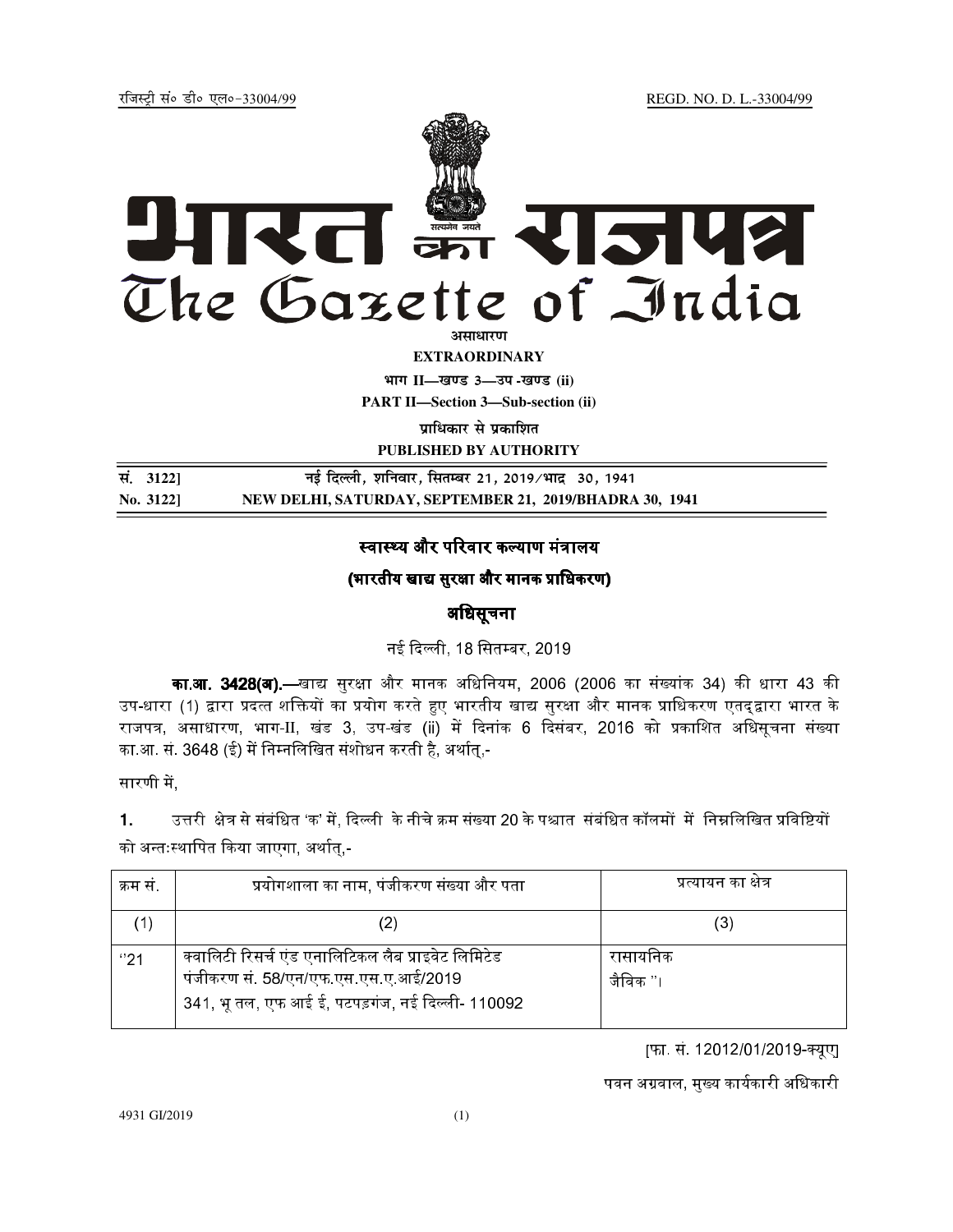- 
- **टिप्पणी**: मूल अधिसूचना भारत के राजपत्र, असाधारण, भाग II, खंड 3, उप-खंड (ii) में का.आ. संख्या 3648 (अ), दिनांक 6 दिसंबर. 2016 द्वारा प्रकाशित हई थी और बाद में उसमें निम्नलिखित का.आ. संख्याओं द्वारा संशोधन किए गए:-
	- (i) का आ, संख्या 567 (अ), दिनांक 20 फरवरी, 2017;
	- (ii) का आ, संख्या 1595 (अ), दिनांक 15 मई, 2017;
	- (iii) का आ संख्या 1965 (अ), दिनांक 20 जन, 2017;
	- (iv) का आ, संख्या 2316 (अ), दिनांक 24 जलाई, 2017; .
	- (v) का आ, संख्या 3068 (अ), दिनांक 14 सितंबर, 2017;
	- (vi) का.आ. संख्या 3279 (अ), दिनांक 29 सितंबर, 2017;
	- (vii) का आ, संख्या 4083 (अ), दिनांक 22 दिसंबर, 2017;
	- (viii) का आ, संख्या 848 (अ), दिनांक 19 फरवरी, 2018;
	- (ix) का आ, संख्या 1516 (अ), दिनांक 28 मार्च, 2018;
	- (x) का.आ. संख्या 2426 (अ), दिनांक 13 जन, 2018;
	- (xi) का.आ. संख्या 6207 (अ), दिनांक 12 दिसम्बर, 2018;
	- (xii) का आ, संख्या 1377 (अ), दिनांक 8 मार्च, 2019;
	- (xiii) का आ, संख्या 1722 (अ), दिनांक 8 मई, 2019; और
	- (xiv) का आ, संख्या 2842 (अ), दिनांक 6 अगस्त, 2019।

### **MINISTRY OF HEALTH AND FAMILY WELFARE**

#### (FOOD SAFETY AND STANDARDS AUTHORITY OF INDIA)

### **NOTIFICATION**

#### New Delhi, the 18th September, 2019

**S.O. 3428(E).**—In exercise of the powers conferred by sub-section (1) of section 43 of the Food Safety and Standards Act, 2006 (34 of 2006), the Food Safety and Standards Authority of India hereby makes the following amendments in the notification number S.O. number 3648 (E) published in the Gazette of India, Extraordinary, Part-II, Section 3, Sub-section (ii), dated the  $6<sup>th</sup>$  December, 2016, namely:-

In the table,

1. in 'A' related to NORTHERN REGION, under *Delhi*, after serial number 20, the following entries shall be inserted in respective columns namely.-

| Sr. No.      | Name, Regn. Number and Address of the Laboratory | Scope of accreditation |
|--------------|--------------------------------------------------|------------------------|
|              |                                                  |                        |
| $^{\circ}21$ | Quality Research and Analytical Labs Pvt. Ltd.   | Chemical               |
|              | Reg. No. 58/N/FSSAI/2019                         | Biological".           |
|              | 341, GF, F.I.E., Patparganj, New Delhi-110092    |                        |

[F. No. 12012/01/2019-QA]

### PAWAN AGARWAL, Chief Executive Officer

Note: The principal notification was published in the Gazette of India, Extraordinary, Part II, Section 3, sub-section (ii), vide S.O. number 3648 (E), dated the 6th December, 2016 and subsequently amended vide:-

- i. S.O. number 567 (E), dated the 20th February, 2017,
- ii. S.O. number 1595(E), dated the 15th May, 2017,
- iii. S.O. number 1965 (E), dated the 20th June, 2017,
- iv. S.O. number 2316(E), dated the 24th July, 2017,